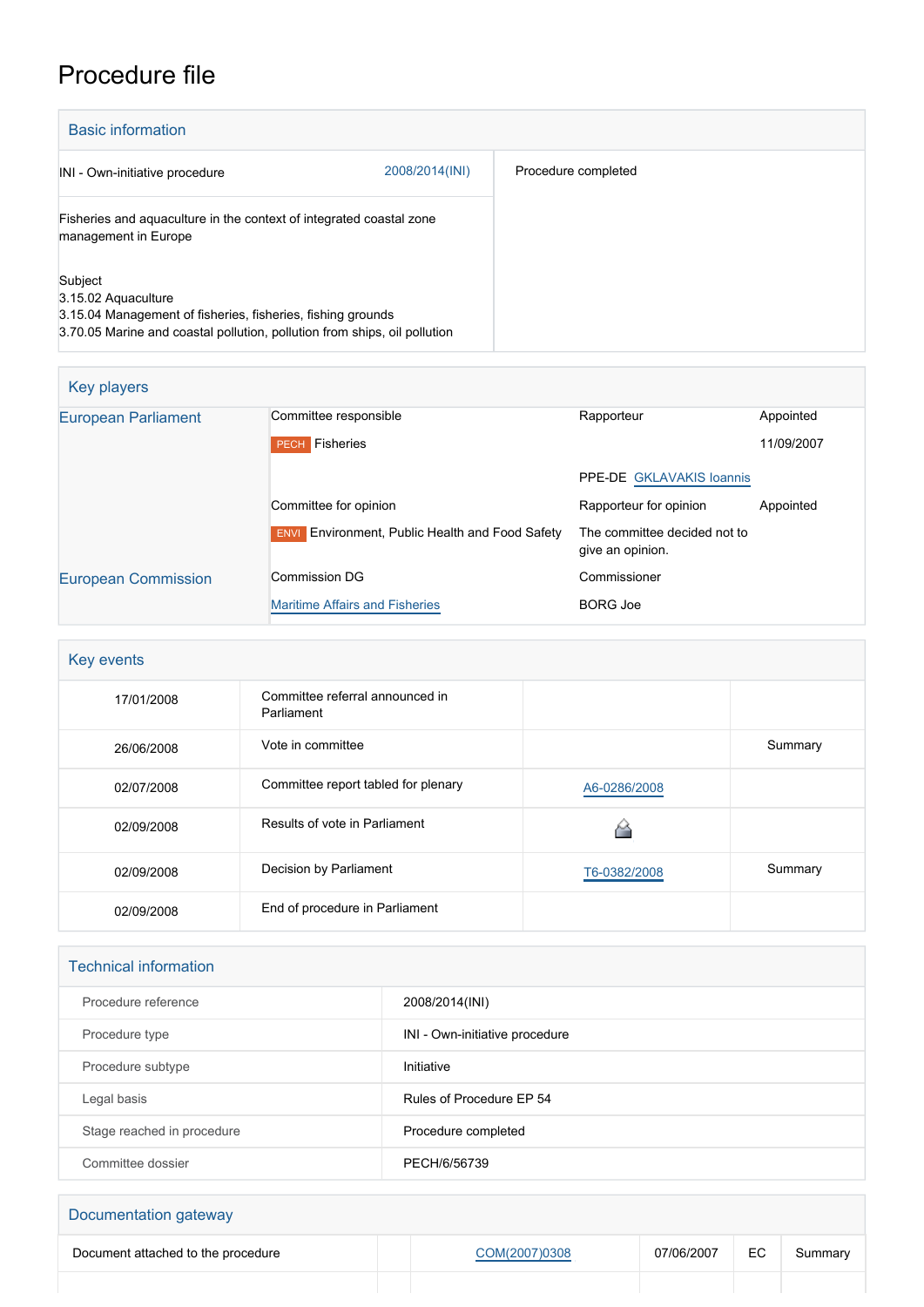| Committee draft report                              | PE402.872    | 09/04/2008 | EP |         |
|-----------------------------------------------------|--------------|------------|----|---------|
| Amendments tabled in committee                      | PE406.157    | 21/05/2008 | EP |         |
| Committee report tabled for plenary, single reading | A6-0286/2008 | 02/07/2008 | EP |         |
| Text adopted by Parliament, single reading          | T6-0382/2008 | 02/09/2008 | EP | Summary |
| Commission response to text adopted in plenary      | SP(2008)6073 | 17/10/2008 | EC |         |
| Commission response to text adopted in plenary      | SP(2008)6486 | 17/12/2008 | EC |         |

#### Fisheries and aquaculture in the context of integrated coastal zone management in Europe

This Communication constitutes the Commission's report further to the [Recommendation](http://www.europarl.europa.eu/oeil/file.jsp?id=199952¬iceType=null&language=en) of the European Parliament and the Council of 30 May 2002, on the implementation of an Integrated Coastal Zone Management (ICZM) strategy in Europe. The main sources used for this report are:

- an external evaluation report, primarily assessing the coastal Member States' implementation of the EU ICZM Recommendation;
- a report by the European Environment Agency with an integrated spatial assessment of Europe's coastal zones;
- a report from the Working Group on Indicators and Data examining the use of indicators in the national reports, further to the EU ICZM Recommendation.

The EU ICZM Recommendation invited coastal Member States to report to the Commission on the progress made in implementing the Recommendation and, in particular, in relation to the development of a national strategy to promote ICZM. Of the 20 coastal EU Member States, 14 submitted official reports to the Commission, which represents 65% of coastal EU Member States and over 70% of the European coastline.

The reports often cover very different situations: (i) newly developed national strategies; (ii) a new phase in a longer on-going national process of implementing ICZM; (iii) the results of stocktaking exercises; (iv) initial proposals for a coastal strategy. Research indicates that all coastal EU Member States regulate coastal use and development in some form. Steps were taken during 2000-2005 towards a more integrated planning and management approach, but a mature and well-functioning ICZM involving all relevant levels of governance is still rarely observed.

The evaluation of the EU ICZM Recommendation has shown that the EU ICZM Recommendation has had a positive impact in stimulating progress towards a more integrated planning and management of coastal zones in Europe. Based on the conclusions outlined in the available reports, the Commission considers that continued efforts to support ICZM are needed at EU level:

- Coastal Member States are encouraged to implement their national ICZM strategies, or to develop ones where the EU ICZM Recommendation has not yet been implemented, with the aim of ensuring a balanced environmental, social, economic and cultural development, and in partnership with the relevant stakeholders;
- To achieve a more coherent understanding and implementation of ICZM across Member States, guidance needs to be developed to clarify the principles underlying sound coastal zone planning and management and ways to operationalise them;
- The proposed Marine Strategy Directive and the related work of regional seas conventions are key for the development of a holistic approach to the sustainable development of the EU oceans and seas. It is, therefore, essential to develop ICZM strategies in close co-ordination and co-operation with these instruments. By doing so, ICZM will become an important component of the future Maritime Policy of the European Union;
- More emphasis needs to be placed on cooperation at regional sea level, including coherence between plans, programmes and management covering the terrestrial and the sea parts of the coastal zones. The [proposed Marine Strategy Directive](http://www.europarl.europa.eu/oeil/file.jsp?id=5283632¬iceType=null&language=en) and the related work of regional seas conventions will provide important instruments to take this forward;
- Given the high vulnerability of coastal zones to risks and possible impacts related to climate change, strategies to adapt to these risks should be developed and implemented in full coherence with ICZM strategies and instruments dealing with specific natural or technological hazards;
- More efforts are needed for comparative analyses and the communication and promotion of good practices regarding ICZM, including between coastal regions. The gathering of relevant data and effective information sharing and -use in policy and decision-making also needs to be furthered.

The integrated approach to policy-making of the [future EU Maritime Policy](http://www.europarl.europa.eu/oeil/file.jsp?id=5420622¬iceType=null&language=en) and its environmental pillar, the [EU Marine Strategy](http://www.europarl.europa.eu/oeil/file.jsp?id=5362942¬iceType=null&language=en), allows us to take important steps towards implementing the above agenda.

Lastly, as regards direct support for the further implementation of ICZM and, as of 2007, the European Cohesion Policy will be a major contributor, mainly through the Cooperation objective and the Regions for Economic Change Initiative, which includes coastal management among its themes. Moreover, the European Fisheries Fund includes an axis dedicated to the integrated and sustainable development of fisheries dependant areas. The EU-supported coordination action ENCORA, launched in 2006, will aim to structure the fragmented approach to coastal zone research and education in Europe.

In this context, the current EU ICZM Recommendation remains valid to support the implementation of the national strategies and to promote ICZM along Europe's coast.

### Fisheries and aquaculture in the context of integrated coastal zone management in Europe

The Committee on Fisheries adopted an own-initiative report by Ioannis GKLAVAKIS (EPP-ED, EL) on Fisheries and Aquaculture in the